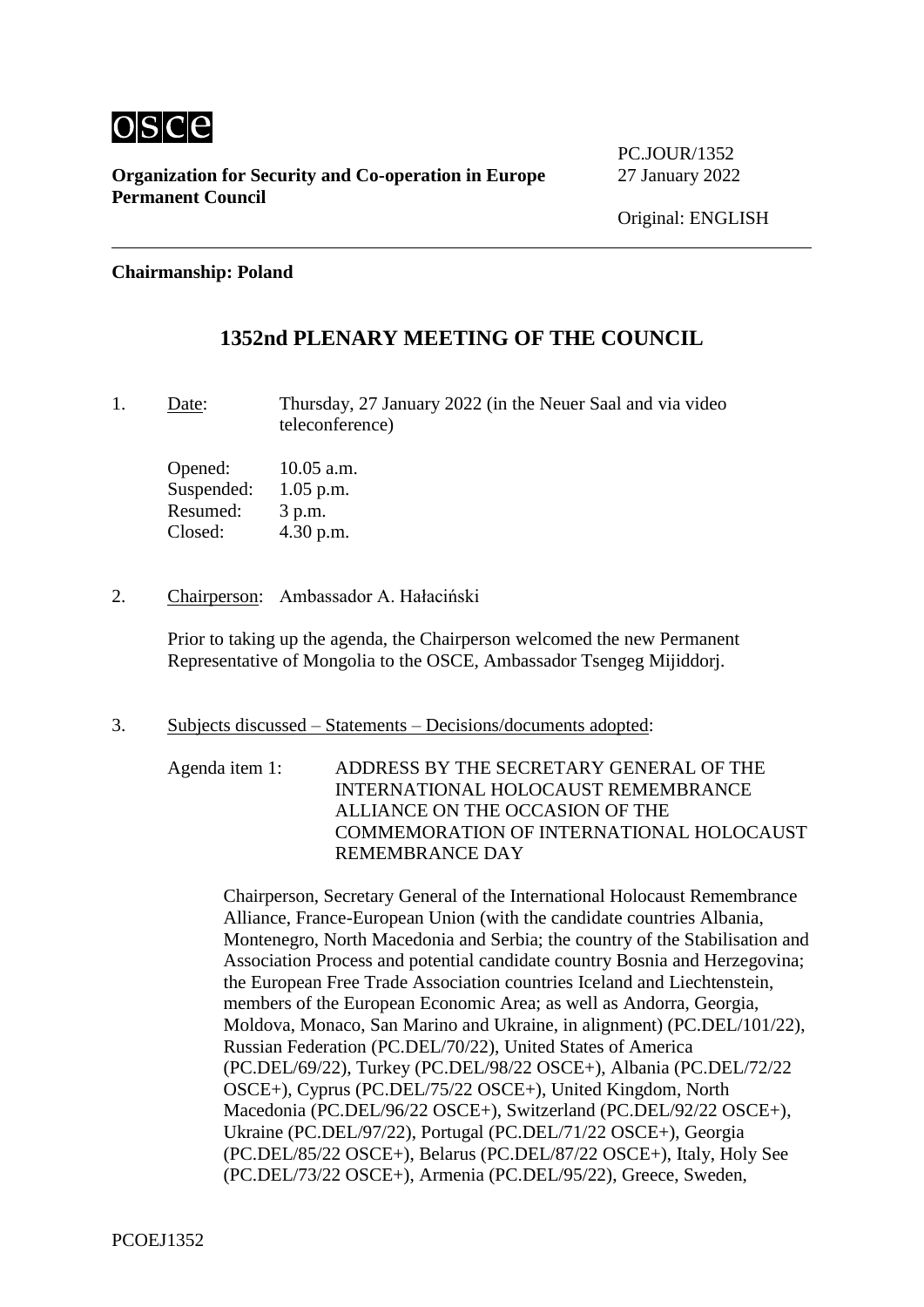Norway (PC.DEL/79/22), Belgium (PC.DEL/91/22), Canada (PC.DEL/76/22 OSCE+), Azerbaijan (PC.DEL/90/22 OSCE+), Romania (PC.DEL/94/22 OSCE+), Germany (Annex 1), Israel (Partner for Co-operation)

Agenda item 2: REVIEW OF CURRENT ISSUES

Chairperson

- (a) *Russia's ongoing aggression against Ukraine and illegal occupation of Crimea*: Ukraine (PC.DEL/78/22), France-European Union (with the candidate countries Albania, Montenegro and North Macedonia; the European Free Trade Association countries Iceland, Liechtenstein and Norway, members of the European Economic Area; as well as Georgia, Moldova and Ukraine, in alignment) (PC.DEL/102/22), Canada (PC.DEL/74/22 OSCE+), United Kingdom, United States of America (PC.DEL/77/22), Turkey (PC.DEL/99/22 OSCE+), Switzerland (PC.DEL/93/22 OSCE+)
- (b) *Deteriorating situation in Ukraine and continued non-implementation by the Ukrainian authorities of the Minsk agreements*: Russian Federation (PC.DEL/80/22), Ukraine
- (c) *Aggression of Azerbaijan against Artsakh and Armenia with the direct involvement of Turkey and foreign terrorist fighters*: Armenia (Annex 2)

### Agenda item 3: REPORT ON THE ACTIVITIES OF THE CHAIRMAN-IN-OFFICE

- (a) *Renewed OSCE European Security Dialogue*: Chairperson (CIO.GAL/9/22)
- (b) *Visit of the Special Representative of the OSCE Chairman-in-Office for the South Caucasus, H.E. Mr. V. Moşanu, to Georgia from 19 to 21 January 2022*: Chairperson
- (c) *Update on planned events in the economic and environmental dimension in 2022*: Chairperson
- (d) *Update on planned events in the human dimension in 2022*: Chairperson
- (e) *Conference on Combating Anti-Semitism in the OSCE Region, to be held in Warsaw and via video teleconference on 7 and 8 February 2022*: Chairperson

Agenda item 4: REPORT OF THE SECRETARY GENERAL

- (a) *Update on the COVID-19 situation across the OSCE executive structures*: Director of the Conflict Prevention Centre (SEC.GAL/13/22 OSCE+)
- (b) *Announcement of the distribution of the Secretary General's weekly report (SEC.GAL/13/22 OSCE+)*: Director of the Conflict Prevention Centre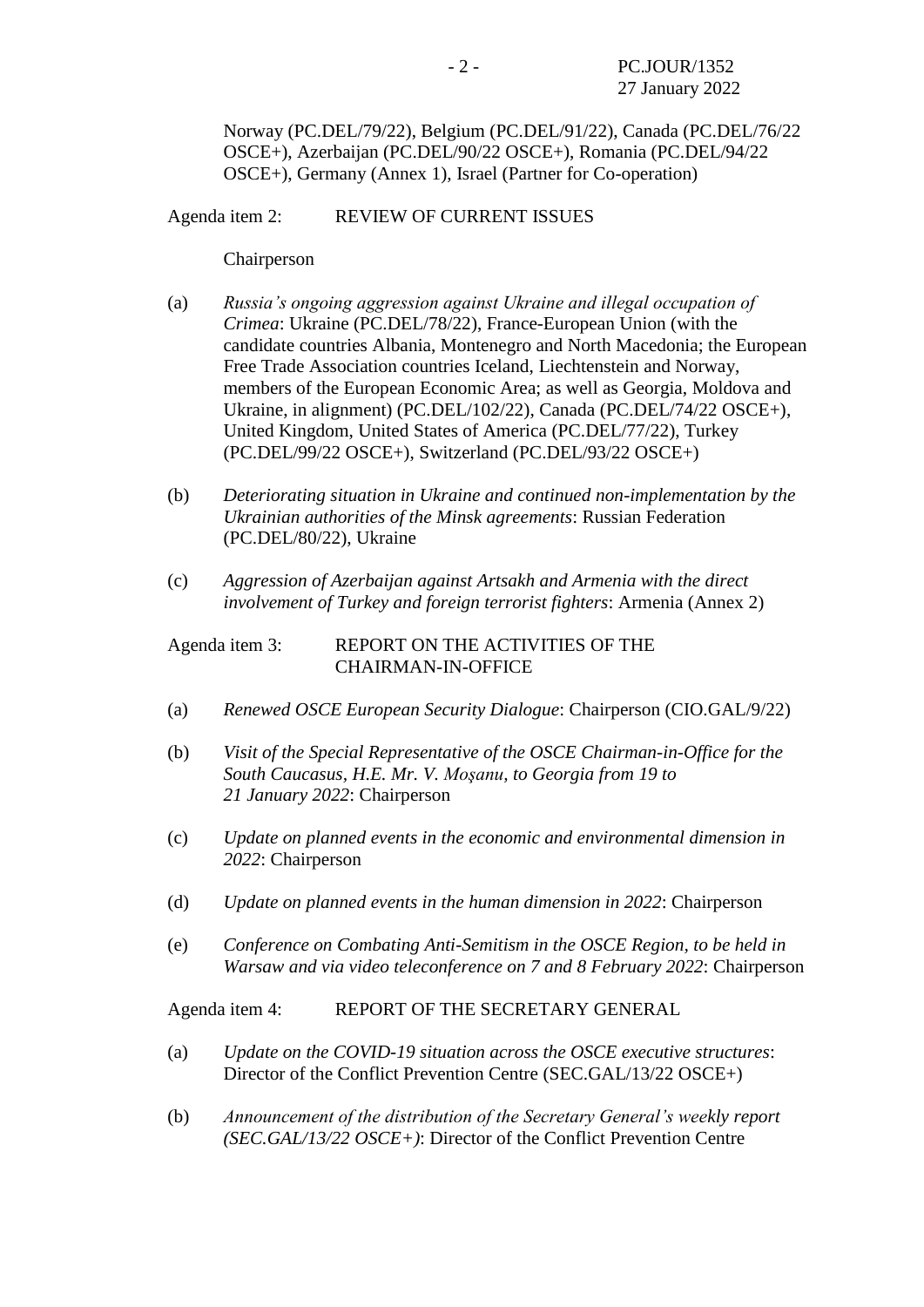Agenda item 5: ANY OTHER BUSINESS

- (a) *Farewell to the Permanent Representative of Switzerland to the OSCE, Ambassador W. A. Brülhart*: Chairperson, Dean of the Permanent Council (Liechtenstein), Switzerland
- (b) *Language conforming meeting, to be held on 4 February 2022*: Sweden
- (c) *Constitutional referendum in Belarus, to be held in February 2022*: Belarus (PC.DEL/88/22 OSCE+), France-European Union, United Kingdom, United States of America (PC.DEL/81/22), Norway (PC.DEL/104/22), Switzerland, Russian Federation (PC.DEL/83/22 OSCE+), Canada
- (d) *Outcome of the parliamentary elections in Kyrgyzstan held on 28 November 2021*: Kyrgyzstan, France-European Union (with the candidate countries Albania, Montenegro, North Macedonia and Serbia; the country of the Stabilisation and Association Process and potential candidate country Bosnia and Herzegovina; the European Free Trade Association countries Iceland, Liechtenstein and Norway, members of the European Economic Area; as well as Ukraine, in alignment) (PC.DEL/103/22), United Kingdom, Azerbaijan (PC.DEL/89/22 OSCE+), Turkey (PC.DEL/86/22 OSCE+), Russian Federation (PC.DEL/84/22 OSCE+), United States of America (PC.DEL/82/22)
- 4. Next meeting:

Thursday, 3 February 2022, at 10 a.m., in the Neuer Saal and via video teleconference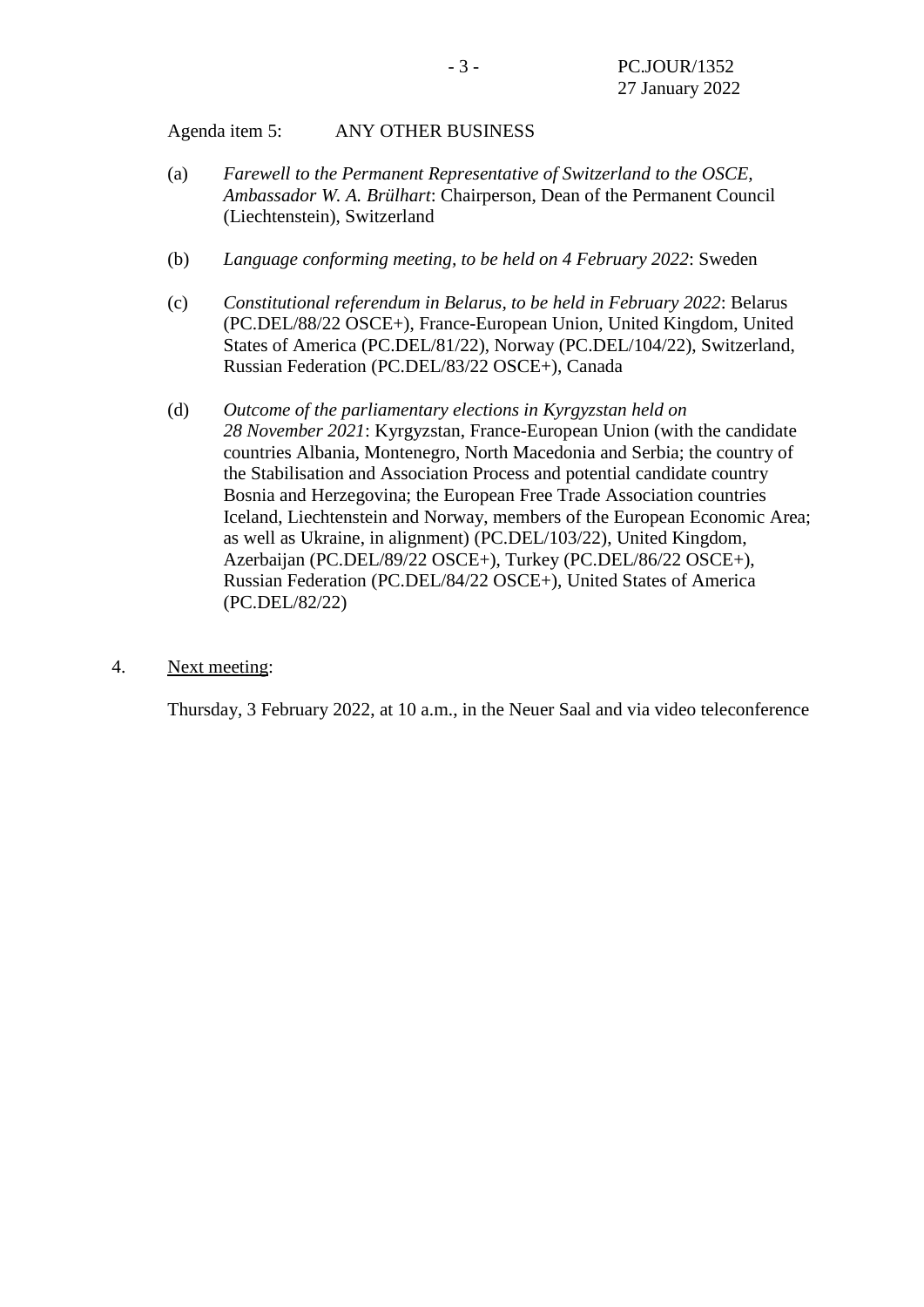

**Organization for Security and Co-operation in Europe** 27 January 2022<br>**Permanent Council** Annex 1 **Permanent Council** 

PC.JOUR/1352

ENGLISH Original: GERMAN

**1352nd Plenary Meeting** PC Journal No. 1352, Agenda item 1

## **STATEMENT BY THE DELEGATION OF GERMANY**

Mr. Chairperson,

In should like to add to the remarks by the European Union with some comments on behalf of the Federal Republic of Germany.

On this day 77 years ago, 27 January 1945, Red Army soldiers liberated Auschwitz‑Birkenau extermination camp. Auschwitz stands as a symbol for all the death camps. It stands for the ruthless and inhuman killing machinery that Nazi Germany inflicted on the world. This killing was organized systematically by high-ranking ministerial officials of the German Reich at the Wannsee conference on 20 January 1942, almost exactly 80 years ago, although the persecution of the Jews had already been under way for a long time.

Germany is eternally grateful to the liberators – for putting an end to the murder of Jews, Sinti and Roma, prisoners of war, forced labourers and people who were persecuted on the grounds of their beliefs, political views or sexual orientation. It is grateful for the end of the murderous Nazi ideology and regime.

Germany and Israel stand shoulder to shoulder in preserving the admonitory memory of the Shoah. We must never forget this terrible and ever-present aspect of German history. And yet the Holocaust is trivialized, distorted and even denied. We are opposing this, among other things, with a resolution against Holocaust denial. Germany and Israel submitted this resolution together to the United Nations General Assembly. It was adopted there unanimously last week. We thank all participating States and OSCE partners for their support.

The content of the resolution goes far beyond previous United Nations resolutions on Holocaust denial and remembrance. The resolution extensively adopted the definition of Holocaust denial elaborated by the International Holocaust Remembrance Alliance (IHRA), which also includes trivialization of the Holocaust, thereby anchoring it within the United Nations. I am extremely gratified to note the words just now of Kathrin Meyer, Secretary General of the IHRA, in that regard. Germany will continue its energetic support of the IHRA's valuable work in the future.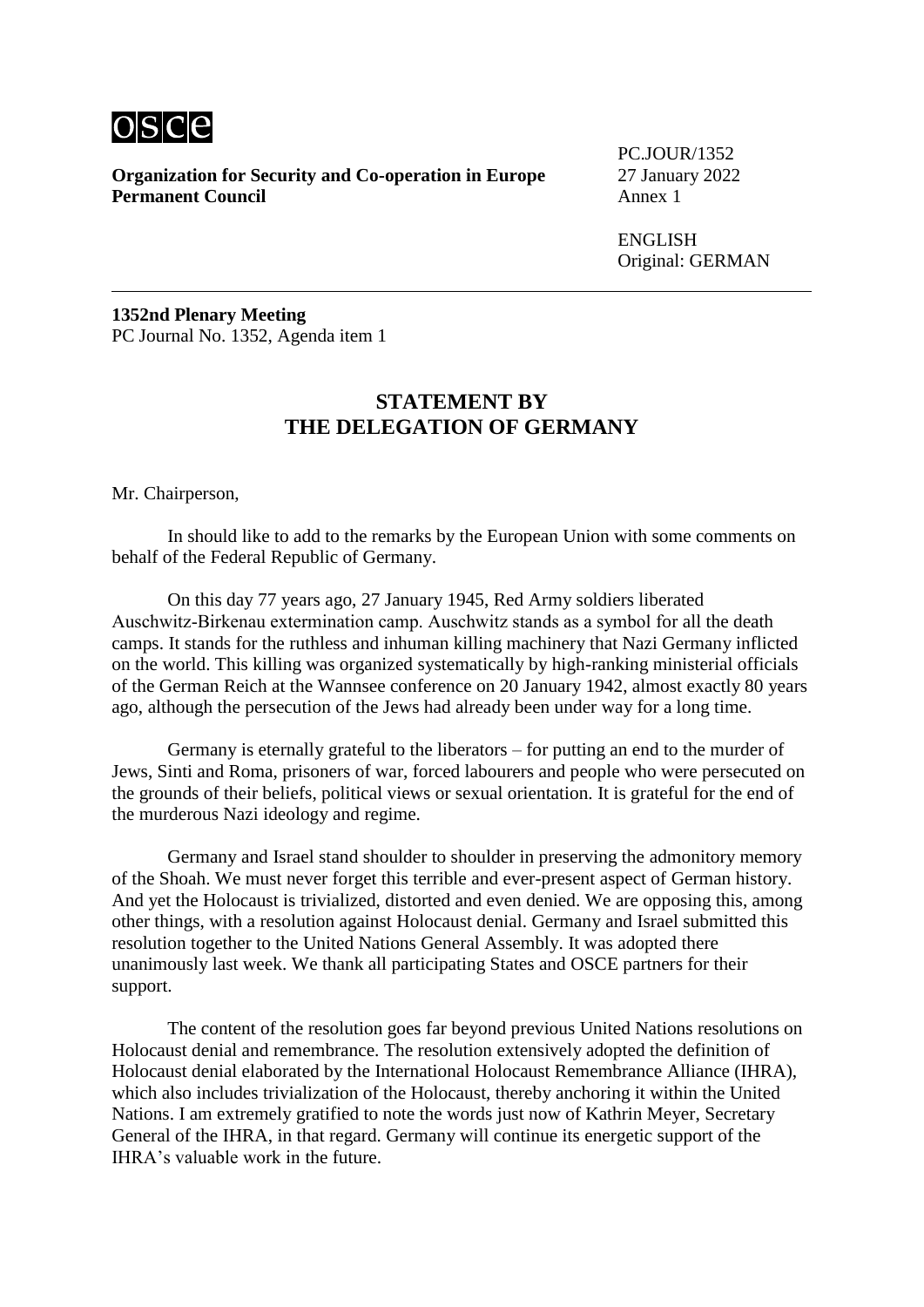Apart from condemning Holocaust denial, the resolution calls on the Member States of the United Nations, its organizations and private companies – notably social media platforms – to take active measures to combat Holocaust distortion or denial.

We should all contribute to this as well within the OSCE. Specific measures in the OSCE could include the adoption of the non-legally binding working definition of Holocaust denial, falsification and trivialization and of anti-Semitism and anti-Gypsyism. The further dissemination and implementation of the materials provided by the Office for Democratic Institutions and Human Rights in its "Turning Words into Action" programme would also mark an important step. The conference on combating anti-Semitism to be held the week after next in Warsaw offers a good forum for dialogue on further concrete steps.

Thank you.

I request, Mr. Chairperson, that this statement be attached to the journal of the day.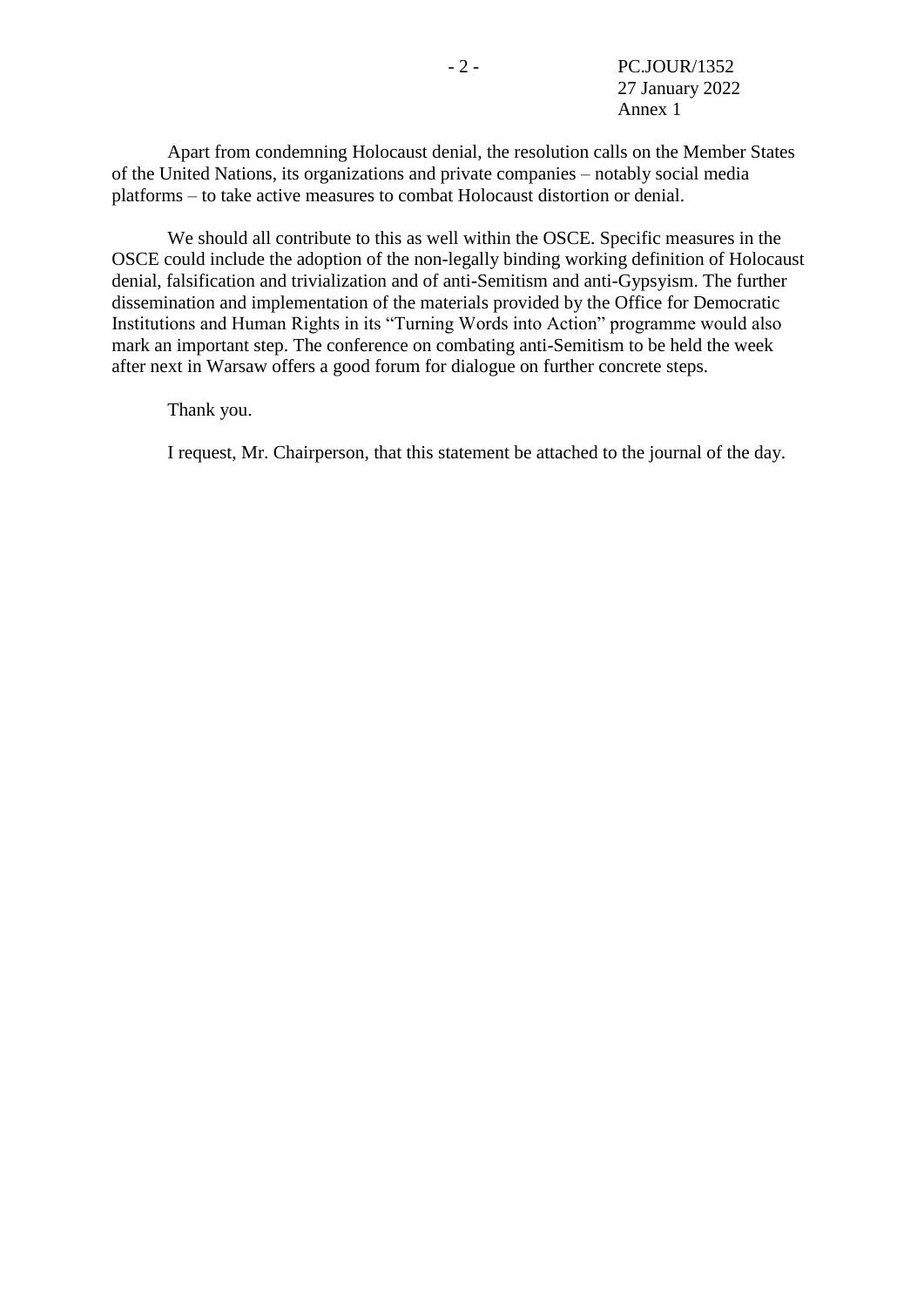

**Organization for Security and Co-operation in Europe** 27 January 2022 **Permanent Council** Annex 2

PC.JOUR/1352

Original: ENGLISH

**1352nd Plenary Meeting** PC Journal No. 1352, Agenda item 2(c)

# **STATEMENT BY THE DELEGATION OF ARMENIA**

#### Mr. Chairperson,

On 27 September 2020, when Azerbaijan launched a war of aggression against Artsakh and its people with the intention of resolving the Nagorno-Karabakh conflict by force, the Armenian delegation clearly warned that the absence of a swift and robust response from the international community and in particular the OSCE to such a blatant violation of international law and the principles and commitments of the OSCE would have serious negative consequences not only for regional but also for European security as a whole. As the saying goes, "Give someone an inch, and they'll take a mile."

#### Mr. Chairperson,

Thirty years ago, it was around this time that Armenia joined the OSCE, then still the CSCE, with the heavy burden of the ongoing Nagorno-Karabakh conflict, hundreds of thousands of refugees from Azerbaijan fleeing massacres and pogroms, and the devastating consequences of the 1988 earthquake that wiped out entire cities and villages along with their inhabitants. And yet, in joining the OSCE, Armenia hoped that by becoming part of the new Europe with its concept of comprehensive and co-operative security, the aspirations of its people to live freely and safely in their historical homeland would be ensured and the Nagorno‑Karabakh conflict would be resolved by peaceful means, with full respect for the human rights and fundamental freedoms of the people of Artsakh.

Today, alas, despite high expectations and great effort invested, we find ourselves back at square one. Years of negotiations and hard work carried out within the OSCE have been effectively watered down, and the credibility of the Organization has been seriously undermined, as has its bedrock principle of refraining from the threat or use of force. The war of aggression unleashed by Azerbaijan on 27 September 2020, in the midst of a global pandemic, and the inability of the OSCE to prevent this new violence and aggression have on the one hand exposed the shortcomings and weaknesses of the OSCE, and on the other have turned great expectations into great disappointment for the peoples of Armenia and Artsakh.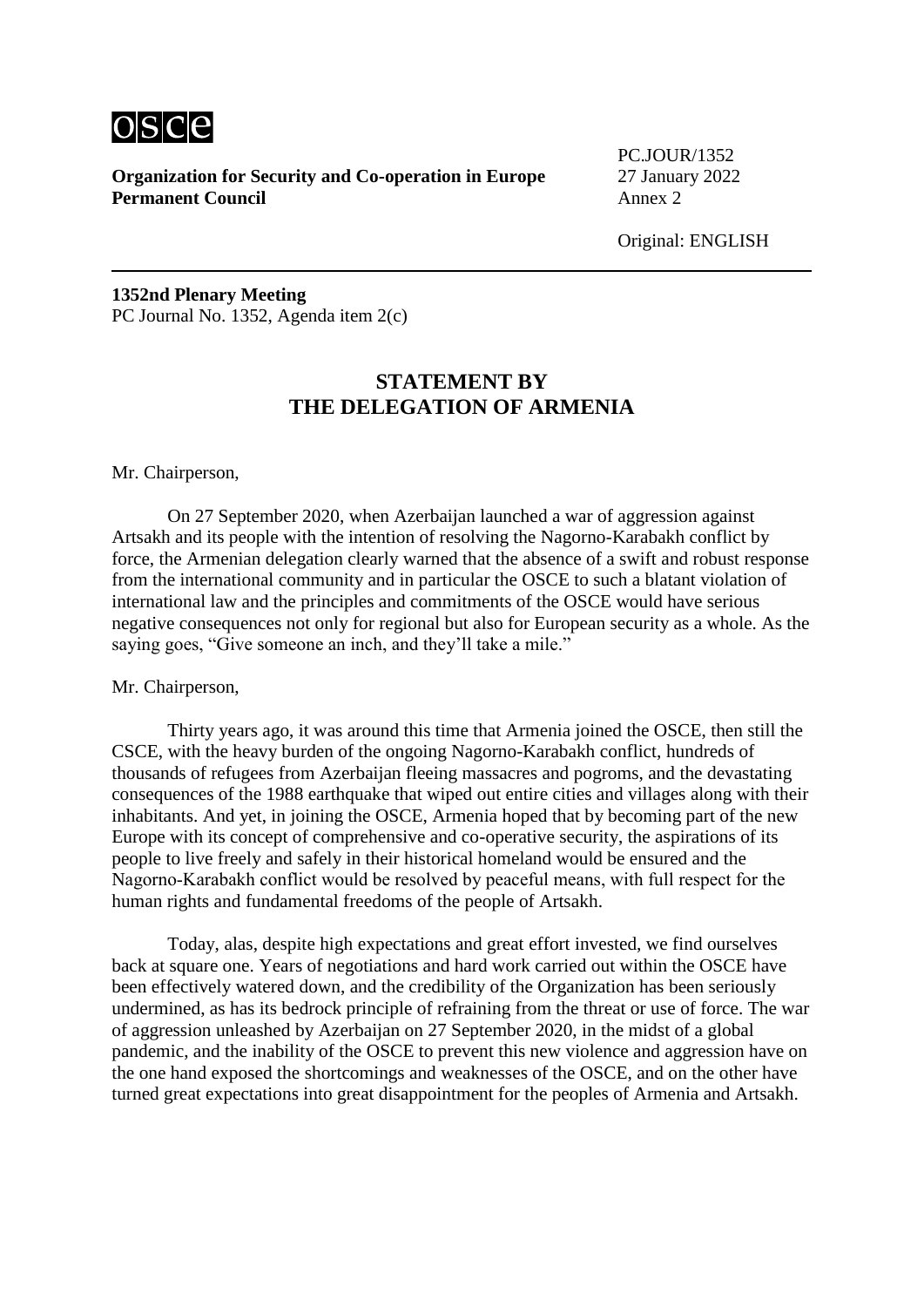### Mr. Chairperson,

More than a year after the signing of the trilateral ceasefire statement on 9 November 2020, the prospects for peace in the region are still elusive. Azerbaijan continues its aggressive actions, such as the incursion into the sovereign territory of Armenia, the constant military escalation and ceasefire violations along the State border and on the line of contact with Artsakh, the continued illegal detention of Armenian prisoners of war and civilian captives, and the destruction and misappropriation of Armenian cultural heritage, to name just a few. There is a clear discrepancy between Azerbaijan's declared intention of peaceful co‑existence and its real actions.

A litmus test of the real intentions of Azerbaijan is the issue of the prisoners of war and other illegally detained persons. This remains one of the main challenges, which further deepens the atmosphere of mistrust and animosity. There is no mistaking the implications of Azerbaijan's complete disregard for its international obligations under international humanitarian law and for the trilateral statement of 9 November 2020.

Baku's mock trials and the imposition of lengthy prison sentences on trumped-up charges clearly indicate that Azerbaijan is seeking to prolong the illegal detention of Armenian prisoners of war and civilian hostages. Currently, a mock trial of Ishkhan Sargsyan and Vladimir Raphaelyan, who were captured in the Gegharkunik region of Armenia as a result of the 12 May incursion, is being held at the court of Baku. Azerbaijan is prosecuting these two Armenian servicemen, who were abducted by its armed forces during Azerbaijan's incursion into the sovereign territory of Armenia, on ludicrous charges of terrorism. The absurdity of these accusations does not prevent official in Baku from continuing its mockery of jurisprudence. We expect the Office for Democratic Institutions and Human Rights to step up its efforts to ensure the right of Armenian prisoners of war to a fair trial.

#### Mr. Chairperson,

So far, Azerbaijan has acknowledged the detention of only 46 Armenians, all of whom have been tried on fabricated criminal charges.

Despite the existence of a large amount of video, photo and other evidence, including evidence posted on the social networks, Azerbaijan continues to conceal the real number of Armenian prisoners of war and other captives, and the places of their detention. In addition, Azerbaijan is in effect refusing to implement the interim measures of the European Court of Human Rights, since it failed to provide any information in this regard by the deadline of 6 December 2021 set by the Court.

Armenia is deeply concerned by Azerbaijan's refusal to provide accurate information about the Armenian prisoners of war. The cases of enforced disappearance, torture and inhuman treatment of Armenian prisoners of war and civilian hostages are still awaiting a proper response from relevant international organizations and partners, including the OSCE.

#### Mr. Chairperson,

Today, more than a year after the cessation of hostilities, the fate of many Armenian historical monuments, religious sites and museum exhibits currently under the control of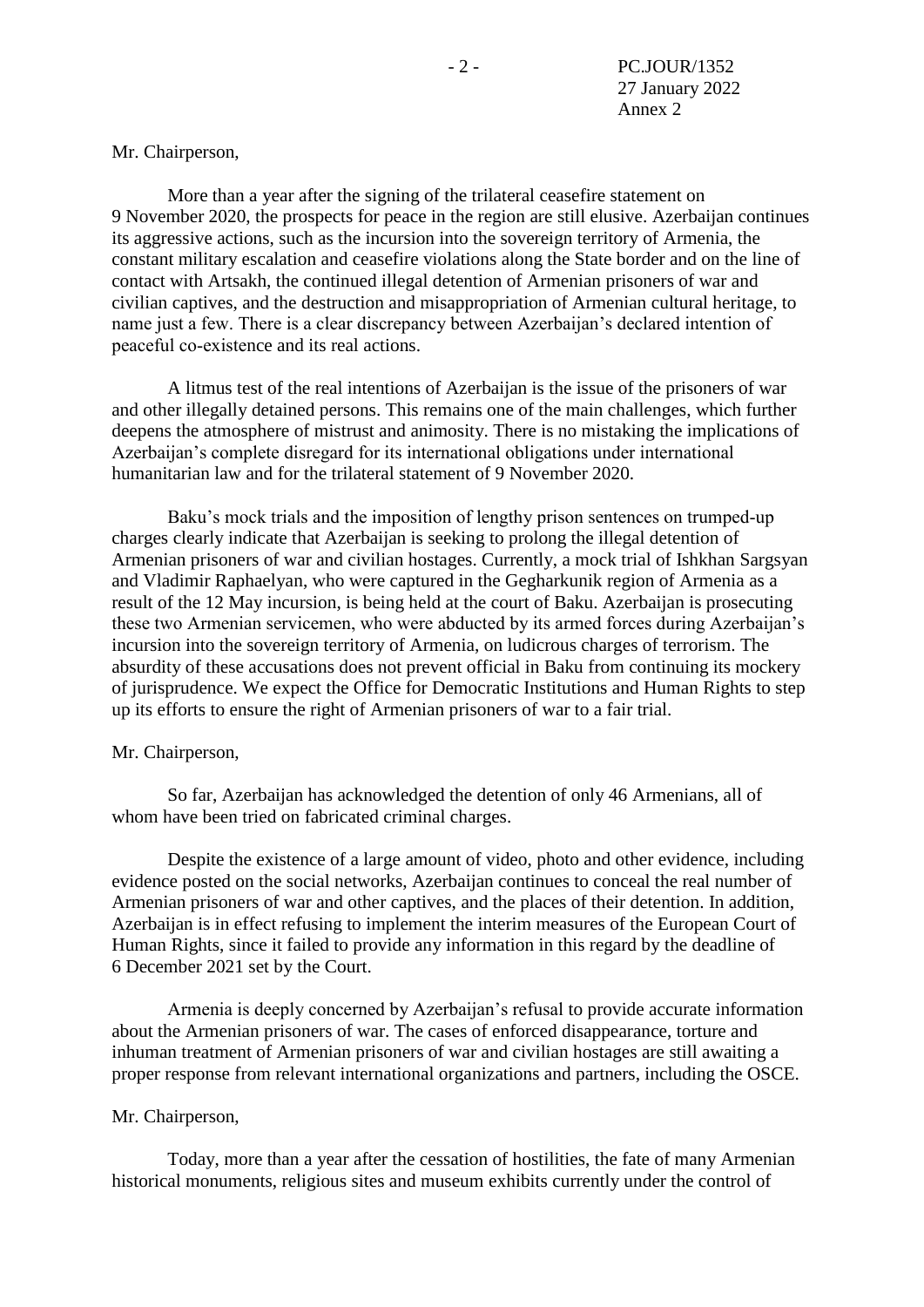Azerbaijan remains unclear, as they are at serious risk of deliberate destruction, vandalism and desecration. There is a lot of evidence indicating that in the recently occupied territories of Artsakh, the Azerbaijan army has been engaged in the destruction of graveyards and monuments commemorating fallen Armenian heroes of the first Nagorno-Karabakh war.

Given the practice of systematic destruction and appropriation of Armenian cultural heritage in Azerbaijan over the past decades, there are serious concerns about the preservation of such monuments, religious sites and museum exhibits in the recently occupied territories.

The Azerbaijani Government employs two main methods to get rid of the Armenian cultural heritage and historical presence in Nagorno-Karabakh – physical destruction and misappropriation or alteration of the identity of historical sites. Wherever the first method is not feasible due to media attention or an easily accessible location, the Azerbaijani authorities use the second method, trying to change the identity of the monuments of Armenian cultural heritage by denying their historical roots and labelling them as mythical "Caucasian Albanian heritage". In fact, attempts to misappropriate Armenian culture are also being made in order to substantiate Azerbaijan's false claim to be a descendant and successor of the early medieval Caucasian Albanian State (which ceased to exist about one thousand years ago).

I will not dwell on the historical and scientific value of such claims and narratives, which are not supported by any serious experts on history except for Azerbaijani ones. However, such a distortion of history and misrepresentation of Armenian heritage and cultural looting, which is a clear violation of the relevant international legal instruments, is being carried out in order to pursue a broader goal of denying the historical existence of Armenians in Nagorno-Karabakh, because the very fact of Armenians having lived in Nagorno-Karabakh is a severe challenge to the Azeri claims of indigeneity in the area.

Azerbaijan has never made any secret of its intention to use cultural destruction and misappropriation as a means of conducting demographic engineering in Nagorno-Karabakh and bringing about the complete distortion of the region's cultural identity.

In particular, recently there have been reports that Ghazanchetsots Cathedral in Shushi, currently under Azerbaijani occupation, will be completely reconstructed with the aim of changing its Armenian identity or even turning it into a mosque. Furthermore, the publicly pronounced plans for the construction of new mosques in Karin Tak and Hadrut and the reconstruction of the historical centre of Hadrut speak for themselves. It should be noted that both settlements never had an Azerbaijani population before they were occupied by Azerbaijan in 2020.

On 15 March 2021, the Azerbaijani President visited the 17th-century Armenian church in the village of Tsakuri in the Hadrut region of Artsakh, currently under the occupation of the Azerbaijani armed forces, and openly declared it "Caucasian Albanian". He labelled the Armenian inscriptions on the church's walls "fake", thus preparing the ground for future acts of vandalism in explicit violation of the 1954 Convention for the Protection of Cultural Property in the Event of Armed Conflict and of United Nations Security Council resolution 2347 (2017).